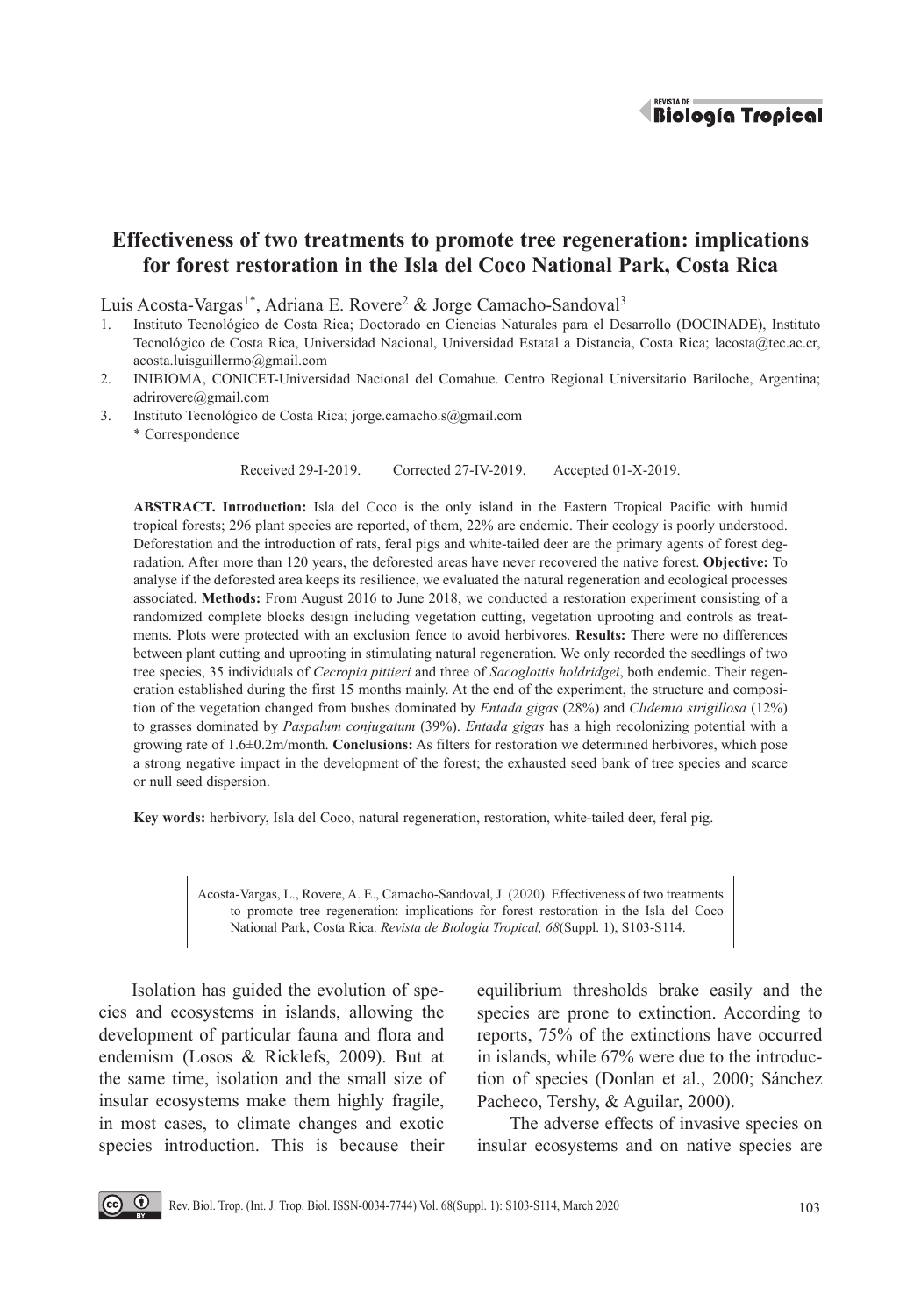supported by several investigations that report stagnation or sequestration of the processes of succession, alterations to biodiversity and loss of productivity of the ecosystems. These effects have been quantified by the grazing rate, niche occupation, loss and displacement of species, among others (Gill & Beardall, 2001; Green, O'Dowd, & Lake, 1997; Koda & Fujita, 2011; O'Dowd, Green, & Lake, 2003; Rooney & Waller, 2003).

Restoration programs have been led in many islands, and efforts include several different initiatives, the most important being the control and eradication of fauna (Veitch, Clout, Martin, Russell, & West, 2019); the introduction of fauna in islands represents the main threat for islands' native biodiversity (Jones et al., 2016). Similarly, efforts have been made where the objective has been the forest, as in the case of the Galapagos Islands (Smith-Ramírez, Vargas, Castillo, Mora, & Arellano-Cataldo, 2017) and Hawaii (Friday et al., 2015; Weller et al., 2018). As other efforts in restoration and eradication, they are expensive (Capizzi, Baccetti, & Sposimo, 2010; Donlan, Luque, & Wilcox, 2015; Goldstein, Pejchar, & Daily, 2008). In large-scale forest restoration, natural regeneration plays a significant role in reduction of costs and field efforts (Chazdon & Guariguata, 2016). Passive restoration based on natural regeneration supposes the presence and functioning of specific ecological processes such as seed dispersal, a viable seed bank and dispersers. In islands, some of those ecological processes are absent (Madriz-Masís 2009), becoming filters for restoration. For these reasons, the evaluation of ecological processes is fundamental before implementing a large-scale forest restoration.

At 500 km from Costa Rica´s mainland, Isla del Coco National Park (PNIC in Spanish) receives an annual rainfall that ranges between 5000-7 000 mm (Alfaro, 2008) allowing the growth of tropical humid forests. Plant diversity reports 296 species, of which 96 are pteridophytes (ferns), 196 angiosperms, and six lycophytes. There are 48 endemic species  $(22 \% \text{ of the native flora})$ ; of these, 28 (58 %) are pteridophytes, 18 (38 %) angiosperms and 2 (4%) lycophytes (Estrada-Chavarría, Sánchez-González & Rodríguez-González, 2020). The tree endemic species include *Cecropia pittieri* B. L. Rob., 1912 and *Sacoglottis holdridgei* Cuatrec., 1964 (Trusty, Kesler, & Delgado, 2006). The high humidity favoured fern diversity which reaches the 50% of the endemism, a condition that has not been observed in any other oceanic island (Trusty et al., 2006). This particular situation represents a significant contribution to global biodiversity (Sánchez Pacheco et al., 2000).

The introduction of exotic species is one of the main milestones concerning ecosystems degradation. In the PNIC, 77 potentially invasive plant species have been reported (Estrada-Chavarría et al., 2020). Additionally, rats (*Rattus rattus* and *R. norvegicus*) and feral pigs (*Sus scrofa*) were introduced in 1973, and cats (*Felis silvestris catus*) and white-tailed deer (*Odocoileus virginianus*) in 1934. In addition, 10.6ha were deforested in Chatham Bay between 1879 and 1881 to establish a penal colony, and 35 ha in Wafer Bay between 1894 and 1906, to establish an agricultural colony lead by Augusto Gissler (Montoya, 2016).

The areas abandoned for more than a century were unable to recover the native forests, and the effects of deforestation and introduced fauna are still visible in the landscape of the PNIC. Moreover, other investigations report harmful effects on soil erosion (Sierra, 2001), and the alteration in regeneration patterns and forest structure, caused by selective herbivory on some tree species (Acosta-Vargas, 2016; Montoya, 2016; Bonilla-Mata & Acosta Vargas, 2020). These impacts are evident, although the effects of deforestation and its synergy with the introduction of flora and fauna in the PNIC have been scarcely studied.

As an effort for studying and recovering the forest, an initiative to control the species introduced and to restore the native forests in the deforested areas in Chatham Bay and Wafer Bay took place in 2004 in the PNIC. This initiative contributed valuable information on forest structure, flora diversity and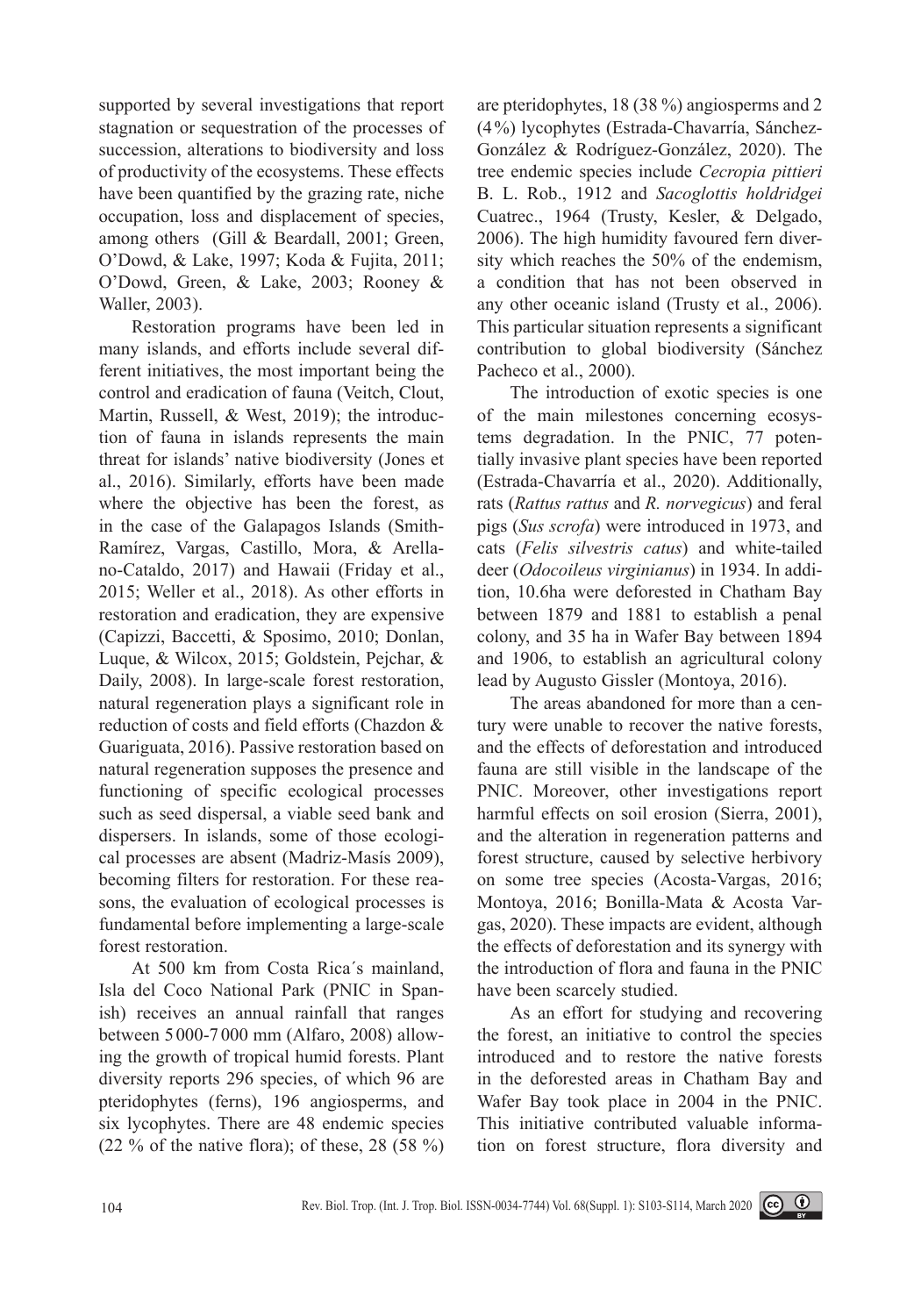introduced fauna population, setting in this way the baseline for monitoring. Unfortunately, the main goal of ecosystem restoration was not achieved, and ecosystem degradation still occurs nowadays (Madriz-Masís, 2009; G. Blanco, personal communication, 2017). Ecological processes and species ecology in Isla del Coco are poorly understood, therefore become a priority in guiding the efforts towards restoration and conservation.

As deforestation and invasive species have altered native ecosystem resiliency in the PNIC, this work aimed to evaluate the effects of different treatments on the natural regeneration of native tree species, seeking the answer to: 1) How much are herbivores affecting tree regeneration?; 2) How is the site recolonizing and changing its vegetation cover?; 3) Which are the filters acting against the natural regeneration?; 4) How can we lead the restoration of the site? We hypothesized that light availability and herbivores are the main factors affecting the natural regeneration of tree species and that, therefore, removing these filters is the first step to restore deforested areas.

# MATERIALS AND METHODS

**Area of study:** Isla del Coco is an oceanic island located in Eastern Tropical Pacific, and the only with tropical humid forest (UNESCO,  $2019$ ), its area is  $24 \text{ km}^2$ , and it is located  $500$ km southwest of the Costa Rican landmass, between 5º30´-5º34´ N and 87º01´-87º06´ W (Cortés, 2008); it is the only emerging point of the Cocos Ridge (Rojas & Alvarado, 2012). The PNIC is within the Intertropical Convergence Zone; the average annual temperature is 25.5°C, and the annual precipitation ranges between 5000-7000 mm (Herrera, 1986). Isla del Coco was declared National Park in 1978, and it is a UNESCO World Heritage Site since 1997.

The selected area of study is on the northeast side of the Aguacate Sector, Chatham Bay. It consists of 10ha that were deforested in 1881 to build a penal colony later abandoned (Montoya, 2016). Currently, the area exhibits a relatively homogeneous native vegetation cover

including bushes like *Clidemia strigillosa* (Sw.) Dc. 1828 (Melastomataceae), grass *Hypolytrum amplum* Poepp. & Kunth, 1837 (Cyperaceae) and the vine *Entada gigas* (L.) Fawc. & Rendle 1920 (Fabaceace)*.*

**Experimental design:** We used complete randomized blocks design. Four blocks were set up in the field in August 2016. The selection criterion for block location in the area of study was slopes <40%. The blocks were located randomly among the possible location points and oriented following the level curves to give them the same conditions of fertility and humidity. The experimental unit consisted of 10x10 m plots delimited in the field. Each experimental unit hosted a different randomly assigned treatment. An exclusion fence 1.7 m high was set up around each block of 10x30m to prevent feral pigs (*Sus scrofa* Linnaeus 1758) and white-tailed deer (*Odocoileus virginianus* Zimmermann 1780) from coming in.

The treatments applied were: 1) Vegetation cutting within the exclusion fence (VCwEx), where the vegetation was cut at ground level, allowing the entry of light, freeing space and improving nutrient availability; 2) Vegetation uprooting within the exclusion fence (VUwEx), where the plants were uprooted and shaken to leave the soil in the area of the treatment to allow the entry of light, free space, improve nutrient availability and stir the soil to expose the buried seed bank; 3) Positive control within the exclusion fence (CwEx), to avoid the herbivore effect; 4) Negative control outside the exclusion fence (CoEx), to maintain the permanent disturbance condition of the site under study; 5) Vegetation cutting outside exclusion fence (VCoEx), where the effect of herbivores on the establishment of tree species was evaluated and was applied 11 months later, guided by the preliminary results of the trial. The order of the treatments was randomized in each block (Fig. 1).

**Data collection:** The experimental period was from August 2016 to July 2018, measurements were made every four months on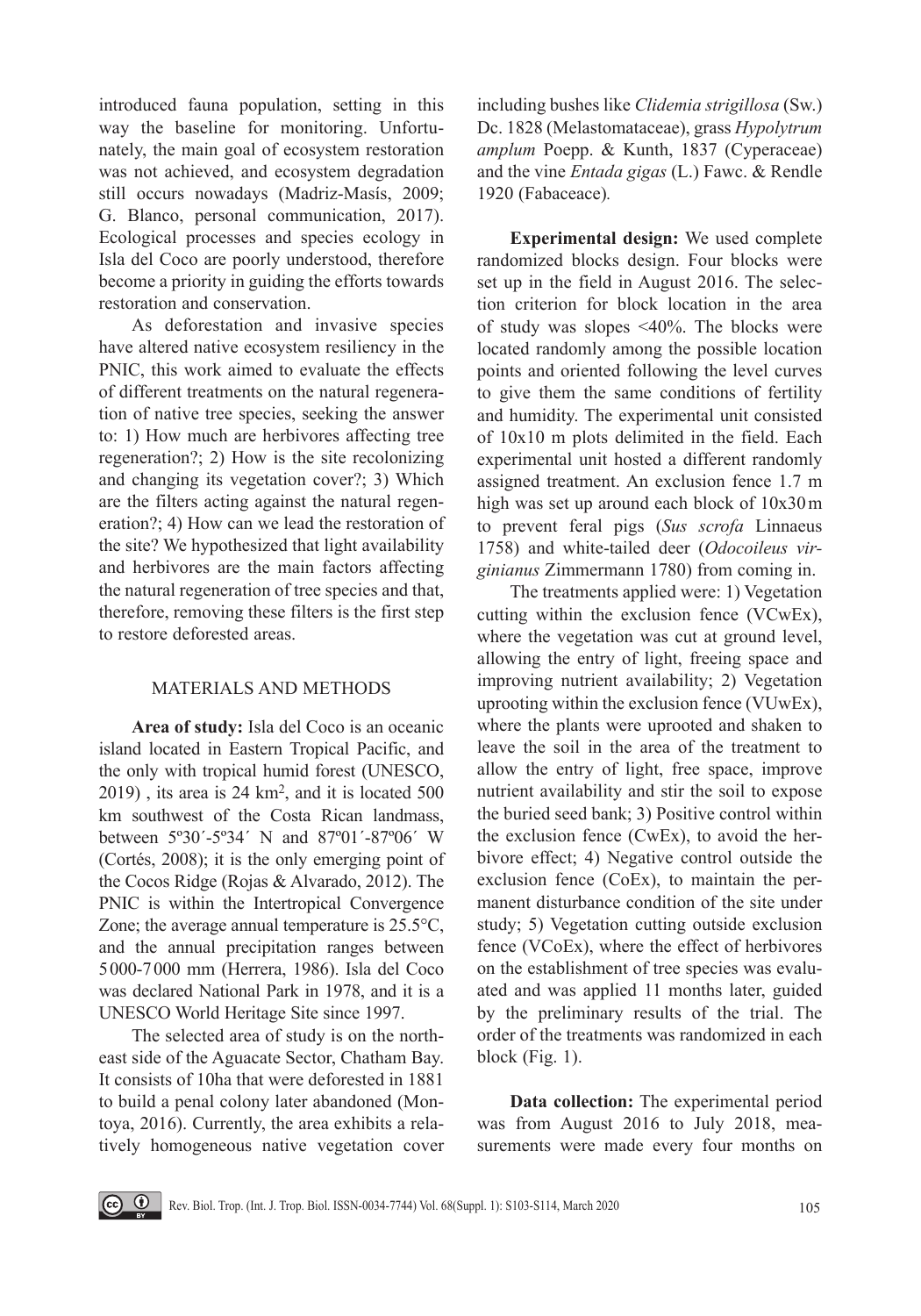

**Fig. 1.** Distribution of blocks and treatments in the study area. Isla del Coco National Park, Costa Rica, 2018.

average, with a total of five measurement dates. In each visit, we identified seedlings of tree species and marked every tree with a unique code on an aluminium tag. We surveyed each tree height (m) utilizing a telescopic rod, and the diameter (mm) for trees  $>1.5$  m high at 1.3m height using a diametric tape.

We used the Braun-Blanquet scales (Newton, 2007) for estimating herbaceous and litter cover, bare soil and rocks. Ten 1x1m sampling points were located randomly in each experimental unit, leaving one meter around to avoid the border effect.

To assess the ability of colonizing from the border of the remaining original vegetation, we measured the shoots of the liana *Entada gigas* coming over the fence; the variables were total shoot length (m), and number and length (m) of the secondary shoots.

The Shapiro Wilk test (Shapiro & Wilk, 1965) was applied to determine the normality of the data and the Levene test (Levene, 1961) for homoscedasticity. The analysis of the results of the trial to determine the effectiveness of the treatments was performed employing an analysis of variance (ANOVA) if the assumptions of normality and homoscedasticity were not fulfilling, we used the Friedman test instead (Friedman, 1937).

We used multivariate analysis to determine the changes in the vegetation cover relative to composition and abundance of species. We used the tests described by Clarke (1993), Non-metric Multidimensional Scaling (NMDS), which use a Bryan Curtis similarity matrix that allows null values; the Analysis of Similarity (ANOSIM) test to determine the similarities between the vegetation cover of the different treatments and the Similarity Percentage Analysis (SIMPER) to identify the species that contribute to dissimilarity. For all cases Bray-Curtis distances and 9999 permutations were used. The data were analysed utilizing the PAST statistical software version 3.21, released in October, 2018 (Hammer, Harper, & Ryan, 2001).

## RESULTS

**Regeneration of tree species:** There were no differences in the treatments plant cutting and uprooting in stimulating tree species regeneration (Friedman=0.35). Controls within the exclusion fence (CwEx) had two individuals, but as they were on the border, it cannot be attributed to treatments, while no regeneration was observed in the controls outside the exclusion fence (CoEx) (Table 1 in Digital Appendix).

During the experimental period of 22 months, 63 individuals of two endemic tree species were recorded, 58 of *C. pittieri* and five of *S. holdridgei*. Of them, two individuals were already in the site and three germinated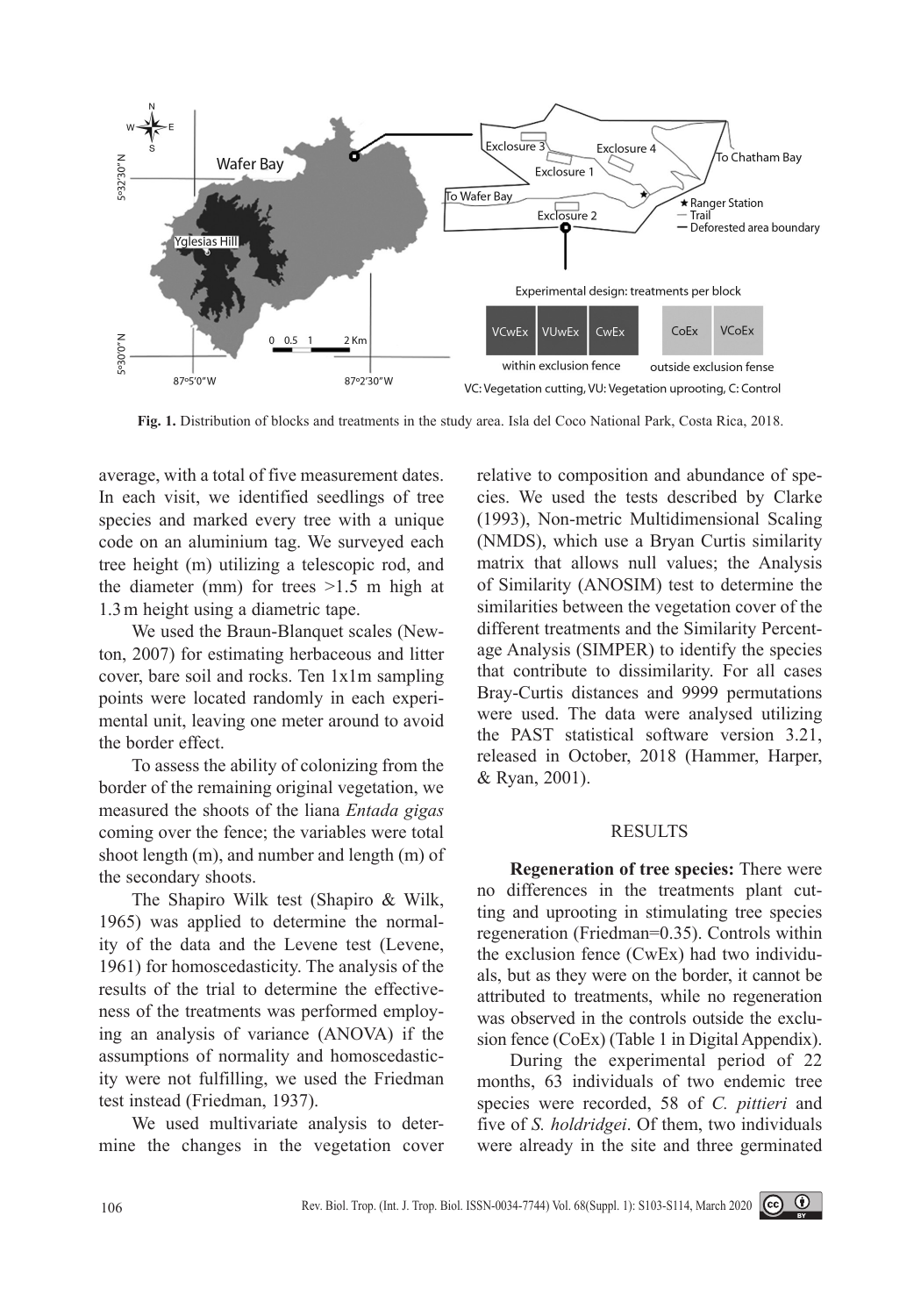from the soil seed bank. Two months after the experiment started, *C. pittieri*, along with some pastures, regenerated in the sites; at seven months, corresponding to the time of most significant recruitment of regeneration, 32 individuals were recorded with an average height of 43.8±9.8cm (n=32; SD=28.16). At 15 months, 49 individuals were still alive, declining to 38 individuals at 22 months (Fig. 2), distributed in 35 trees (437.5 trees/ha) of *C. pittieri* and three (37.5 trees/ha) of *S. holdridgei*, with an average height of 2.37±0.43 m  $(n=42, SD=1.43)$ .



**Fig. 2.** Regeneration, recruitment and mortality of tree species recorded in the restoration trial. Isla del Coco National Park, Costa Rica, 2018.

Of the 63 individuals recorded, 21 were monitored in all five measurements; between the second and fourth measurement, 31 trees were recruited (Fig. 2). Mortality was recorded in all measurements and presented no regular pattern. At the end of the experimental period, 25 individuals of *C. pittieri* were recorded dead; of these, 21 died due to random causes, and the remaining four seedlings recorded in the vegetation cutting outside exclusion fence (VCoEx) treatment, were consumed by herbivores; no more individuals were registered in this treatment (VCoEx).

**Change of vegetation cover:** After 22 months of the experimental period, the experimental units where vegetation cutting, and uprooting were applied within the exclusion fences were able to recover 100% of the vegetation cover, while the control maintained the

 $\Theta$ 

original vegetation cover. In terms of vegetation cover, there were no differences between treatments (Friedman, p>0.05). However, the vegetation community presented changes in the structure and species composition between control, and plant cutting and uprooting.

Eighteen species were recorded (Table 2 in Digital Appendix). Regarding structure, the vegetation changed from a closed bush cover as high as 1.5m of *C. strigillosa* and *H. amplum*, to a dense pasture cover and some herbaceous plants and ferns up to 60 cm high, dominated by *Paspalum conjugatum* P. J. Bergius 1772 and (S1 in Digital Appendix).

The NMDS suggests the formation of two groups (stress=0.12, Fig. 3A) due to the changes that occurred in the species composition. The



**Fig. 3.** Results of the multivariate analysis. A. Nonmetric multidimensional scaling (NMDS) grouping of the vegetation cover; B. Percentage of contribution of the six main species that establish the similarity at 34.77%, determined by the Similarity Percentage Analysis (SIMPER) among the treatments evaluated in the restoration trial. Isla del COCO National Park, Costa Rica, 2018.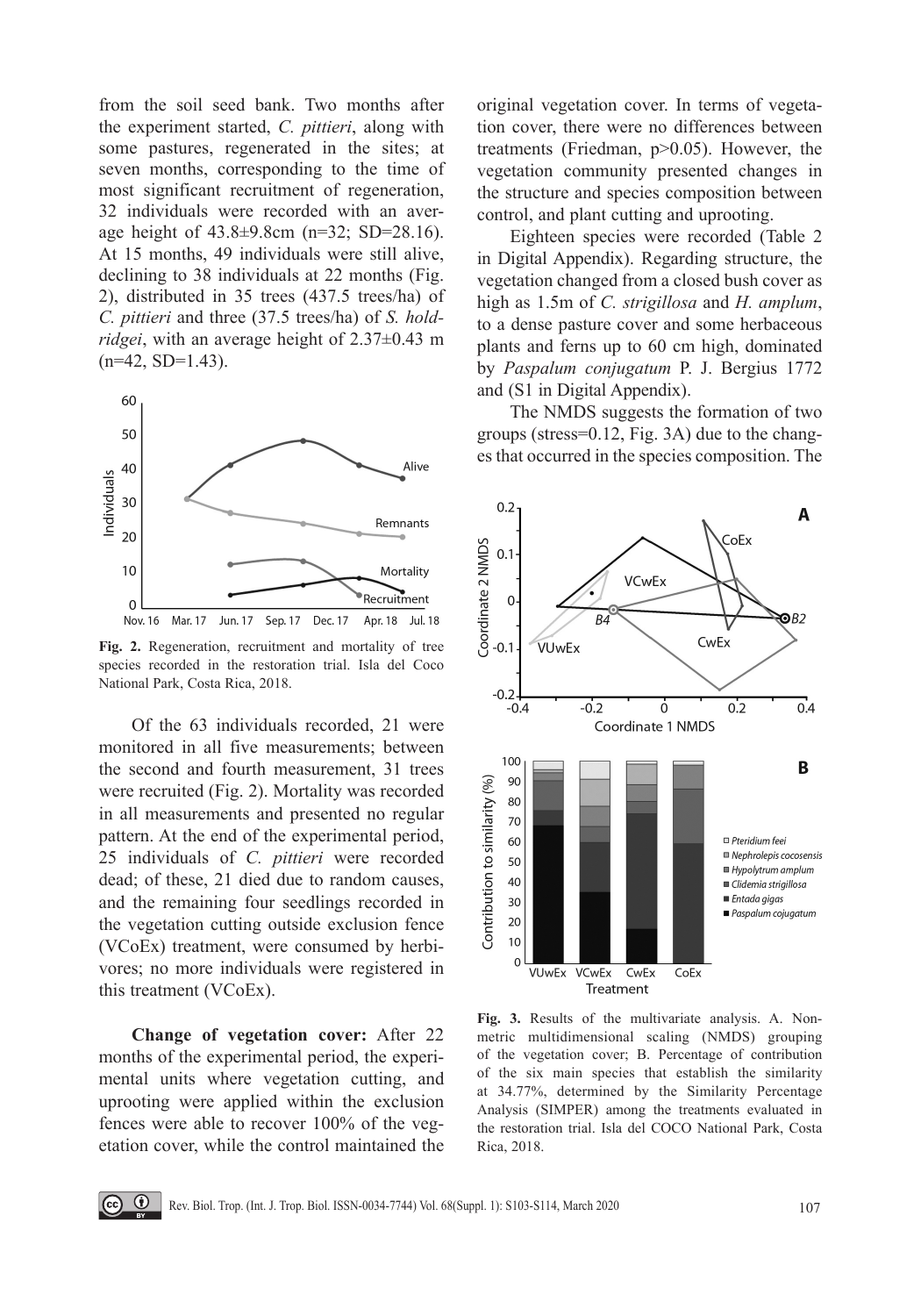first group corresponds to the vegetation cover established in the experimental units where vegetation cutting, and vegetation uprooting treatments were applied, while the second group corresponds to the original vegetation cover present in the control outside exclusion fence and three of the controls within the exclusion fence (CwEx). The control within exclusion fence from Block 4 changed its vegetation cover, becoming more related to the group of cutting and uprooting treatments; similarly happens with vegetation cutting within the exclusion fence (VCwEx) in Block 2, where the vegetation cover changed, resembling that of the controls (CwEx, CoEx) (Fig. 3A). The ANOSIM test (9999 permutations) showed that the groups suggested by the NMDS analysis presented differences between their samples  $(p=0.03)$ , although the dissimilarity is low (ANOSIM R=0.29), occurring between control outside the exclusion fence (CoEx) and vegetation uprooting within the exclusion fence (VUwEx, p=0.03).

The dissimilarity between CoEx and VUwEx analysed by the SIMPER test was 80.24%, explained by three species: *P. conjugatum* at 39%, *E. gigas* at 28.19% and *C. strigillosa* at 12.4% (Fig. 3B, Table 2 in Digital Appendix). The global similarity among treatments was of 26.08%.

**Site reoccupation by species of the original vegetation cover:** *E. gigas, C. strigillosa*  and *H. amplum* were unable to recolonize the site after treatment application by seed bank or sprouting (Fig. 3). *Entada gigas* showed high site reoccupation capacity from the border of the remaining original vegetation outside the plots. This vine reported main shoot growth of 1.6 $\pm$ 0.2 m/month (n=38, SD=0.62), producing an average  $6.7\pm1.6$  (n=38, SD=4.58) secondary shoots with an average length of 1.2±0.27 m  $(n=38, SD=0.82)$ .

#### DISCUSSION

**Effect of treatments on the regeneration of tree species in the PNIC:** We did not find statistical differences between the uprooting

and cutting vegetation treatments, both were successfully activating the natural regeneration. But, the effect of the herbivores was evident when comparing against treatments outside the fence where a few seedlings were reported that were later grazed. These results prove our hypothesis that herbivory and the availability of light are filters to the recovery of the site. However, registering 95% of the seedlings of a single species (*C. pittieri*), is a fact that indicates that there are other filters to overcome for restoring the site, related to the ecology of the species and the lack of ecological processes. Finding and understanding how those filters are acting is mandatory before putting into practice any large-scale restoration initiative, in order to achieve success, due to the associated costs and efforts (Donlan et al., 2015).

**Herbivores effect:** The herbivores introduced into the PNIC have a strong impact on forest regeneration. The harmful effect of herbivores in islands has been studied in different parts of the world and has been confirmed employing exclusion fences (Côté et al., 2014; Relva, Nunez, & Simberloff, 2010). The results obtained confirm the intense pressure posed by herbivores since the regeneration of tree species took place only inside the exclusion fences, but was missing in the treatments outside the exclusion fence. For instance, in the cutting treatment outside the exclusion fence, regeneration of *C. pittieri* and *S. holdridgei* was recorded in the first measurement, while in the second measurement the regeneration marked was not there and signs of the presence of white-tailed deer in the experimental units were found (S2 in Digital Appendix). Consistently, no tree seedlings were recorded in the four experimental units of vegetation cutting outside exclusion fence (VCoEx), confirming that these species are palatable. Furthermore, rangers reported herbivores consuming *C. pittieri* and *S. holdridgei* (G. Blanco, personal communication, 2017).

**Site recolonization:** *E. gigas, H. amplum*  and *C. strigillosa* are the dominant species in the trial area (Fig. 3B, control outside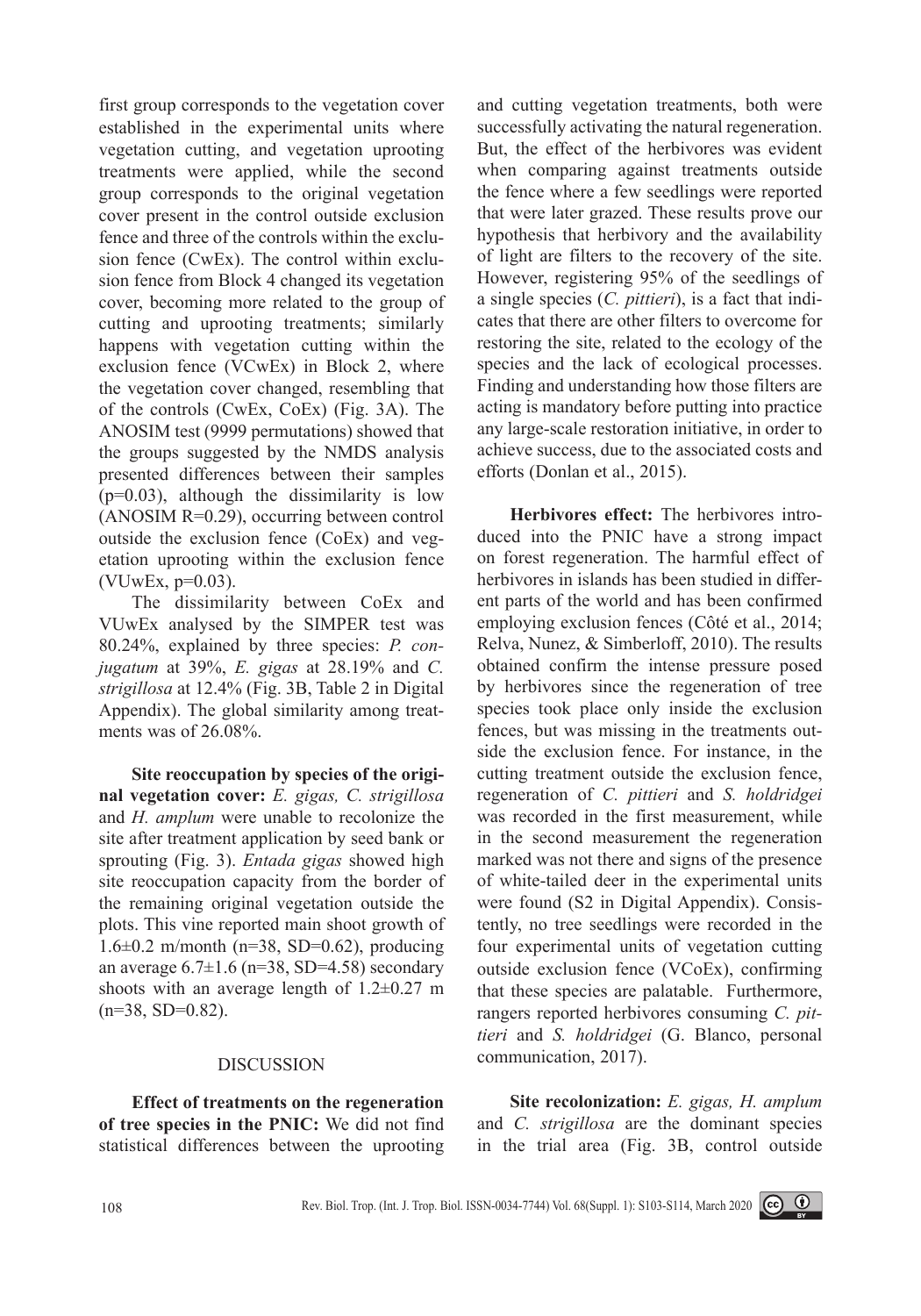exclusion; S1 in Digital Appendix). After occupying the site for an extended period, the prediction was that these same species would re-establish in the place once the vegetation cutting and uprooting treatments were applied. However, the prediction proved wrong, demonstrating a low capability of these species to regenerate from the seed bank or by sprouts, except for *E. gigas*, whose great potential for growing from the borders of the original vegetation cover required control on the fences.

Another factor influencing the change in vegetation cover was high availability of viable seeds of the stoloniferous grass *P. conjugatum* in the soil seed bank. *Paspalum conjugatum* was not recorded at the time of applying the treatments vegetation cutting and uprooting. *Paspalum conjugatum* showed a high capability of site occupation, reaching 55% of the vegetation cover after seven months; it has high growth rates in the site, creating a dense mantle. Other studies reported that pastures represent an adverse effect on forest regeneration, composition and structure (Flory & Clay, 2010b, 2010a; Litton, Sandquist, & Cordell, 2006). According to the pattern observed and reported, *P. conjugatum* is obstructing the establishment of regeneration of *C. pittieri*, mainly. This effect of *P. conjugatum* is confirmed by the decrease in recruitments from 15 months to 22 months, as no additional *C. pittieri* individuals were recorded in that period (Fig. 2). The dense mantle created by *P. conjugatum* grows up to 60 cm high, impeding light entry and suppressing any germinating seedling. Therefore, this situation implies that a new intervention is needed, either controlling *P. conjugatum* or planting trees higher than 50cm, which is on average the height *P. conjugatum* reached, as a strategy to restore the site.

*Paspalum conjugatum* and *E. gigas* are the most important species when it comes to defining the changes recorded in the vegetation cover (Fig. 3B) and are to be given priority when defining successful restoration indicators, because of their capability to stop and modify the natural regeneration of tree species in the PNIC.

 $\boxed{(\mathbf{\hat{c}})}$   $\boxed{0}$ 

**Filters detected for natural regeneration:** The process of natural regeneration is influenced by multiple biotic and abiotic factors (Whitmore, 1998). The results suggest that herbivory and the ecological process of seed dispersal and seed bank viability are the major filters preventing the natural regeneration of native tree species in Isla del Coco. This fact restricts ecological processes because of the absence of key species or functional groups on the island (Cushman, 1995). There are 16 tree species reported in the forests of the PNIC (Porras Jiménez, 2012; Porras-Jiménez, Acosta-Vargas, Castillo-Ugalde, & Quesada-Monge, 2014); of these, only *C. pittieri* with 58 individuals and *S. holdridgei* with five individuals reported regeneration in this trial, indicating poor seed bank and absence of seed dispersal for tree species. Analysing the seed dispersal mechanisms and seed bank response according to seedling emergence of *S. holdridgei* and *C. pittieri*, we can draft a first theory to understand their success in occupying the site.

*Sacoglottis holdridgei* is the most abundant and vital canopy species. As happens with other species of the family Humiriaceae, because of the fruit type and size, seed dispersal must be carried out by mammals and some specific birds (Hammel, Grayum, Herrera, & Zamora, 2015; Bufalo, Galetti, & Culot, 2016; Fernández-Vega, Covey, & Ashton, 2017). These dispersers are not found in Isla del Coco. Therefore, the dispersion for *S. holdridgei* is limited to gravity and the action of water, as reported for continental *Sacoglottis trichogyna* Cuatrec. 1968 (Hartshorn, 1978). These seed dispersal mechanisms are insufficient to colonize the deforested areas in the PNIC, where forest loss came from the high area of the mountain down to the base, and lateral dispersion is unlikely (S3 in Digital Appendix).

*Cecropia pittieri* showed the highest regeneration rates, although the spatial distribution is irregular and independent of whether or not there are mother trees close to the trial areas. The genus *Cecropia* is dispersed by bats (Horsley, Bicknell, Lim, & Ammerman, 2015), who help seed germination as the seeds pass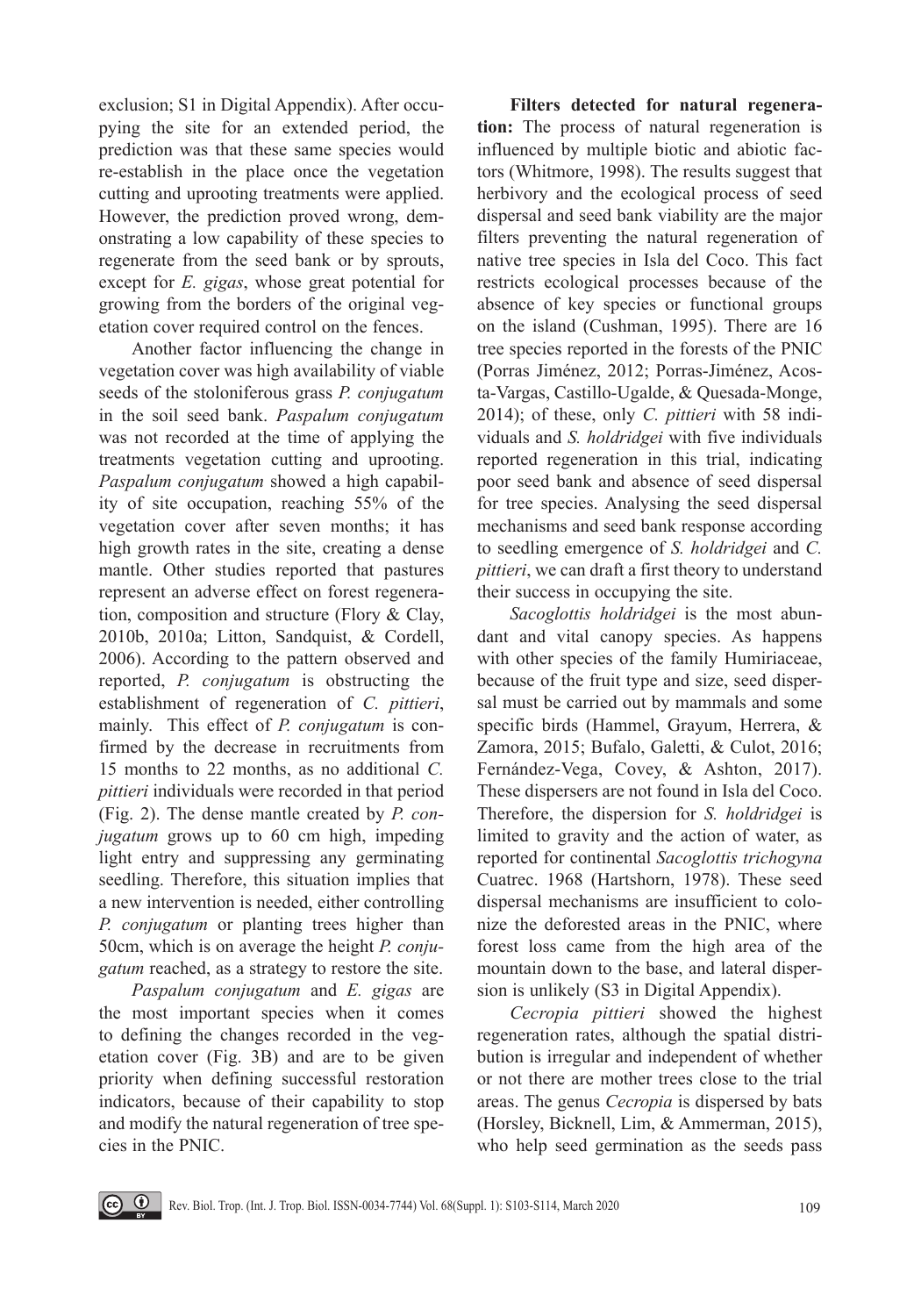through the digestive tract (Carvalho, Silva, Rocha, & Almeida, 2018). Bats, however, are not found in the PNIC (I. Chinchilla, personal communication, 2017). According to reports, *Cecropia* seeds are also dispersed by birds and mammals (Fleming & Williams, 1990; Medellin, 1994). Coco´s finch (*Pinaroloxias eplete*) has been observed visiting and consuming the fruits of diverse group of plant species (Stiles & Skutch, 2007), a reason for assuming that it is occupying the function of seed disperser due to its feeding habit; but it implies irregular dispersion patterns, conditioned to the existence of perching sites.

Related with the introduced fauna and its role in seed dispersal, Madriz-Masís (2009) reported feral pigs dispersing seeds of *Annona glabra*. They also had been observed eating fruits of *S. holdridgei*, but regenerations had never been found growing in their excrement, as happens with *A. glabra*. Rats are reported as potential seed dispersers including seeds of *S. holdridgei* (Madriz-Masís 2009); seeds are usually found in their burrows in trees or logs, but never a germinated seed has been observed. The white-tailed deer was reported as a major threat for tree species regenerations for its herbivore habit (Madriz-Masís, 2009). According to scarce reports and personal field observation over time, we do not consider introduced fauna as an efficient seed disperser, and they act more as seed predators. At least for *C. pittieri*, other potential seed dispersers in PNIC are ants and rats (Dalling, Forget, Lambert, Hulme, & Wall, 2005; Murray & Garcia, 2002), but their efficiency dispersing seeds is unknown.

The seed bank was indirectly evaluated through seed germination, and an important point to consider is that both *S. holdridgei* and *C. pittieri* are endemic; it makes comparison difficult and we can only assume a similar response of those continental sister species. In the case of *S. holdridgei*, and given that germination was poor, it can be assumed that the seed bank is exhausted. The reason for this could be found in the long period since the deforestation of the site in 1881. After such an extended period, and without seed dispersion from

remaining forest sites, it is expected that all the seeds have, by far, exceeded their dormancy and viability periods, assuming periods similar to those of continental *S. trichogyna*, which is of 18 to 24 months (Hartshorn, 1978) or more than five months for *Vantanea eplete* McPherson, 1988 (Sautu, Baskin, Baskin, & Condit, 2006). Garwood (1983) proposes that dormancy in tropical species has been replaced by the dispersion times; in the case of *S. holdridgei*, fructification takes place during most of the year, which ensures seed provisions.

Seed viability of *Cecropia* varies substantially. For *C. insignis, C. obtusifolia and C. polyphlebia* a little more than a year was reported (Alvarez-Buylla & Martínez-Ramos, 1990; Dalling, Swaine, & Garwood, 1998; Murray & Garcia, 2002), little more than four years for *C. sciadophylla* (Holthuijzen & Boerboom, 1982) and more than 62 months reported by Holthuijzen and Boerboom in Lamprecht, (1989). According to the spatial pattern of regeneration, the site condition and the exclusion fence were the factors that favoured the establishment of *C. pittieri* regeneration.

The remaining canopy species, *Ocotea insularis* (Meisn.) Mez, 1889 and *Euterpe precatoria* Mart. *Var*. *longevaginata* (Mart.) A.J. Hend., 1995, are bird-dispersed (Stevenson, Cardona, Acosta-Rojas, Henao-Díaz, & Cárdenas, 2017)*,* and face the same problems of lack of dispersers and an exhausted seed bank of *S. holdridgei and C. pittieri*.

**Actions for restoration at the PNIC:** The strategy to restore the area of the study includes a series of sequential actions. Firstly, herbivores need to be removed from the site. The canopy species are consumed by herbivores during the seedling and sapling stages and are unable to escape from branch-grazing until they outgrow the white-tailed deer. Secondly, *E. gigas* requires control which, according to the results of the trial, can be accomplished through cutting or uprooting given the low capability to sprout. But, if there are any remaining plants of *E. gigas* in the border of the restoring area, its shoots should be controlled,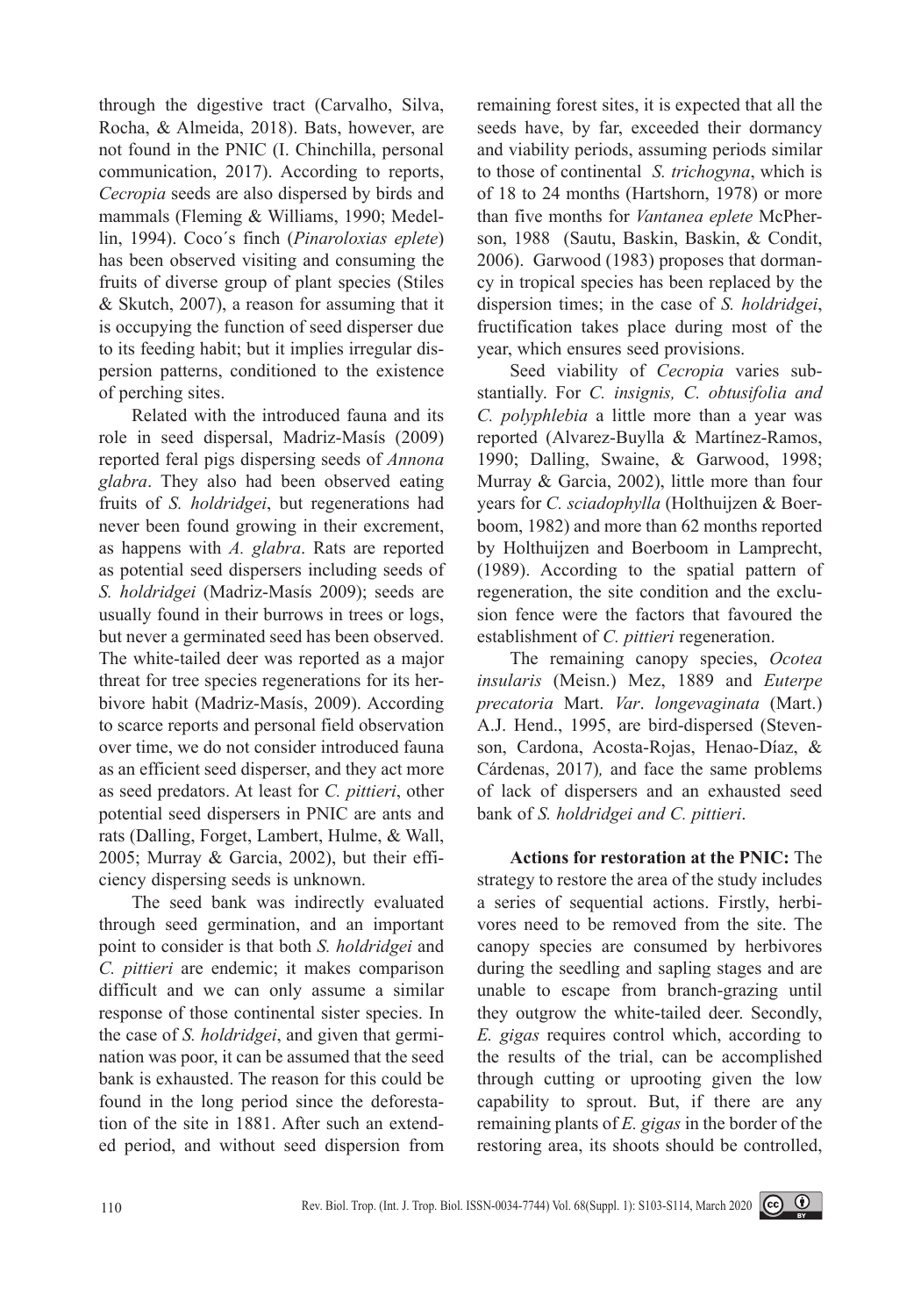because they easily invade the restoration site. On third place, let the site respond, expecting that cutting the vegetation will promote the establishment of *C. pittieri* as a pioneer species, present in the soil bank, as well as dispersed. Lastly, once *C. pittieri* gives shade, introduce other canopy species such as *O. insularis* and *S. holdridgei*. As has been observed, growth of *S. holdridgei* is favoured under partial shade (Acosta-Vargas, unpublished), an expected condition of shade-tolerant species according to the report on *S. trichogyna* (Fernandez-Vega et al., 2017).

### **CONCLUSIONS**

To restore the site, the treatment of vegetation cutting is the most appropriate, because both treatments ― cutting and uprooting― were favourable and activated the regeneration of tree species in the same way, but cutting vegetation is easier than uprooting.

Herbivores have a negative impact on the forest and its regeneration, given their selective consumption habits towards arboreal species.

Grass species exhibit a high and rapid regeneration capacity in the site, which is useful for preventing erosion. However, grass species are undesirable because of the high risk of invading the site they pose.

Recovering the native forest demands an active restoration project, sustained over time, to overcome the filters detected of seed bank and dispersion, which are ineffective or absent.

**Ethical statement:** authors declare that they all agree with this publication and made significant contributions; that there is no conflict of interest of any kind; and that we followed all pertinent ethical and legal procedures and requirements. All financial sources are fully and clearly stated in the acknowledgements section. A signed document has been filed in the journal archives.

 $\circledcirc$   $\circledcirc$   $\circledcirc$ 

## ACKNOWLEDGEMENTS

We thank the Vicerrectoría de Investigación del Tecnológico de Costa Rica for financing the project; the Área de Conservación Marina Cocos for their support to the research and the counterpart funds contributed; the personnel from the Isla del Coco National Park for their support; the personnel from the Escuela de Ingeniaría Forestal and the Centro de Investigación en Innovación Forestal for their support to the activities of the project. To Felipe Chacón for aerial photography. Also, many thanks to the anonymous reviewers who contributed to this article. To CONICET, PIP: 11220150100196.

#### RESUMEN

**Efectividad de dos tratamientos para promover la regeneración de árboles: implicaciones para la restauración de bosques en el Parque Nacional Isla del Coco. Introducción:** Isla del Coco es la única isla en el Pacífico oriental con bosques tropicales húmedos, albergando 296 especies de plantas, de las cuales un 22% son endémicas. De su ecología se conoce muy poco. El bosque fue degradado con la introducción de cerdos y venados cola blanca y por deforestación. Las áreas deforestadas hace más de 120 años nunca recuperaron el bosque nativo. **Objetivo:** Para analizar si el área deforestada mantiene su capacidad de recuperación, se evaluó la regeneración natural y los procesos ecológicos asociados. **Metodología:**  Desde agosto de 2016 hasta junio de 2018, se monitoreó un ensayo de restauración, establecido como un diseño de bloques completos al azar. Los tratamientos incluyeron corte de vegetación, arranque de vegetación y controles. Se utilizó una cerca de exclusión para evitar los herbívoros. **Resultados:** No hubo diferencias en los tratamientos de corte y arranque de la vegetación para estimular la regeneración natural. Se registró la regeneración de dos especies de árboles: 35 individuos de *Cecropia pittieri* y tres de *Sacoglottis holdridgei*, ambas endémicas. La regeneración se estableció principalmente en los primeros 15 meses. Luego de aplicados los tratamientos, la estructura y composición de la vegetación cambió de arbustos dominados por *Entada gigas* (28%) y *Clidemia strigillosa* (12%), a pastos dominados por *Paspalum conjugatum* (39%). *Entada gigas* tiene el mayor potencial de recolonización por su tasa de crecimiento de 1.6±0.2m/mes. **Conclusiones:** Los filtros determinados asociados con la regeneración del bosque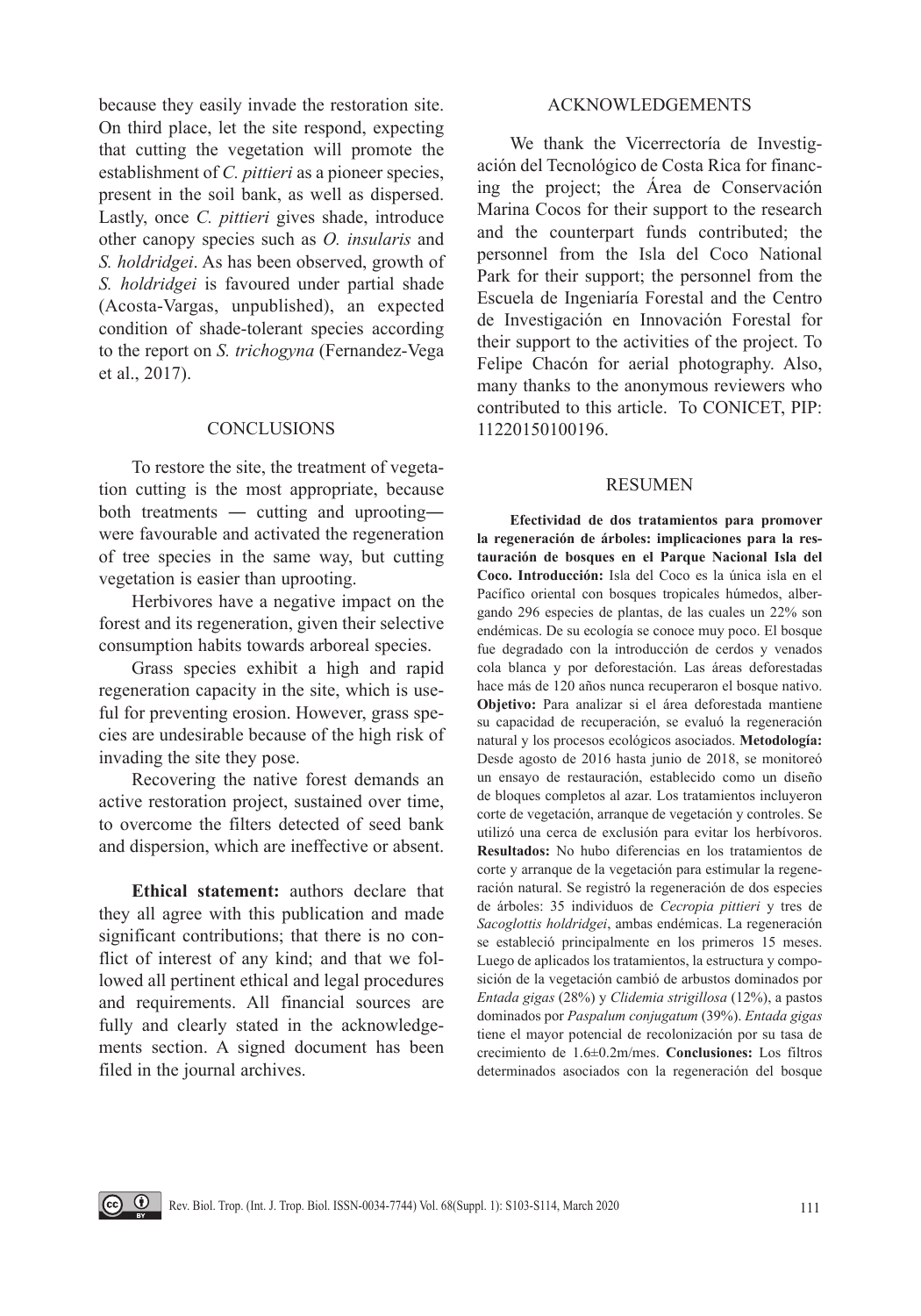son los herbívoros; el banco de semillas de las especies arbóreas agotado y la dispersión de semillas escasa o nula, según la especie.

**Palabras clave:** herbívora, Isla del Coco, regeneración natural, restauración, venados cola blanca, cerdo.

### **REFERENCES**

- Acosta-Vargas, L. G. (2016). Population status of the tree Sacoglottis holdridgei (Humiriaceae) at Isla del Coco National Park, Costa Rica. *Revista de Biología Tropical/International Journal of Tropical Biology and Conservation*, *64*(1), 263-275.
- Alfaro, E. J. (2008). Ciclo diario y anual de variables troposféricas y oceánicas en la Isla del Coco, Costa Rica. *Revista de Biología Tropical*, 19-29. https://doi. org/10.15517/rbt.v56i2.26936
- Alvarez-Buylla, E. R., & Martínez-Ramos, M. (1990). Seed bank versus seed rain in the regeneration of a tropical pioneer tree. *Oecologia*, *84*(3), 314-325. https://doi.org/10.1007/BF00329755
- Bonilla-Mata, R., & Acosta-Vargas, L. G. (2020). Dynamic and growth of the forests of the Isla del Coco National Park, Costa Rica. *Revista de Biología Tropical, 68*(Supl. 1), S89-S102.
- Bufalo, F. S., Galetti, M., & Culot, L. (2016). Seed dispersal by primates and implications for the conservation of a biodiversity hotspot, the Atlantic forest of South America. *International Journal of Primatology*, *37*(3), 333-349.
- Capizzi, D., Baccetti, N., & Sposimo, P. (2010). Prioritizing rat eradication on islands by cost and effectiveness to protect nesting seabirds. *Biological Conservation*, *143*(7), 1716-1727. https://doi. org/10.1016/j.biocon.2010.04.020
- Carvalho, M. J. N., Silva, R. S., Rocha, A. E., & Almeida, M. C. C. (2018). Levantamento fitossociológico do Mirim (Humiria balsamifera (Aubl.) A. St. Hil) em área de Restinga ocasionalmente alagada no projeto de assentamento Rio Pirangi, Morros-MA. *Cadernos de Agroecologia*, *13*(1).
- Chazdon, R. L., & Guariguata, M. R. (2016). Natural regeneration as a tool for large-scale forest restoration in the tropics: prospects and challenges. *Biotropica*, *48*(6), 716-730. https://doi.org/10.1111/btp.12381
- Clarke, K. R. (1993). Non-parametric multivariate analyses of changes in community structure. *Australian Journal of Ecology*, *18*(1), 117-143.
- Cortés, J. (2008). Historia de la investigación marina de la Isla del Coco, Costa Rica. *Revista de Biología Tropical*, *56*(2), 1-18.
- Côté, S. D., Beguin, J., de Bellefeuille, S., Champagne, E., Thiffault, N., & Tremblay, J.-P. (2014). Structuring effects of deer in boreal forest ecosystems. *Advances in Ecology*, *2014*.
- Cushman, J. H. (1995). Ecosystem-Level Consequences of Species Additions and Deletions on Islands. En P. M. Vitousek, L. L. Loope, & H. Adsersen (Eds.), *Islands: Biological Diversity and Ecosystem Function* (pp. 135- 147). https://doi.org/10.1007/978-3-642-78963-2\_11
- Dalling, J. W., Forget, P., Lambert, J. E., Hulme, P. E., & Wall, S. B. V. (2005). *The fate of seed banks: factors influencing seed survival for light-demanding species in moist tropical forests.* https://doi. org/10.1079/9780851998060.0031
- Dalling, J. W., Swaine, M. D., & Garwood, N. C. (1998). Dispersal patterns and seed bank dynamics of pioneer trees in moist tropical forest. *Ecology*, *79*(2), 564-578.
- Donlan, C. J., Luque, G. M., & Wilcox, C. (2015). Maximizing Return on Investment for Island Restoration and Species Conservation: Maximizing return on investment for island restoration. *Conservation Letters*, *8*(3), 171-179. https://doi.org/10.1111/conl.12126
- Donlan, C. J., Tershy, B. R., Keitt, B. S., Wood, B., Sanchez, J. A., Weinstein, A., … Alguilar, J. L. (2000). Island conservation action in northwest Mexico. *Proceedings of the Fifth California Islands Symposium*, 330-338.
- Estrada-Chavaría, A., Sánchez-González. J., & Rodríguez-González, A. (2020). Catálogo actualizado de las plantas vasculares del Parque Nacional Isla del Coco, Costa Rica. *Revista de Biología Tropical, 68*(S1), S73-S88.
- Fernandez-Vega, J., Covey, K. R., & Ashton, M. S. (2017). Tamm Review: large-scale infrequent disturbances and their role in regenerating shade-intolerant tree species in Mesoamerican rainforests: Implications for sustainable forest management. *Forest Ecology and Management*, *395*, 48-68.
- Fleming, T. H., & Williams, C. F. (1990). Phenology, seed dispersal, and recruitment in Cecropia peltata (Moraceae) in Costa Rican tropical dry forest. *Journal of Tropical Ecology*, *6*(2), 163-178.
- Flory, S. L., & Clay, K. (2010a). Non-native grass invasion alters native plant composition in experimental communities. *Biological Invasions*, *12*(5), 1285-1294.
- Flory, S. L., & Clay, K. (2010b). Non-native grass invasion suppresses forest succession. *Oecologia*, *164*(4), 1029-1038.
- Friday, J. B., Cordell, S., Giardina, C. P., Inman-Narahari, F., Koch, N., Leary, J. J., … Trauernicht, C. (2015). Future directions for forest restoration in Hawai 'i. *New Forests*, *46*(5-6), 733–746.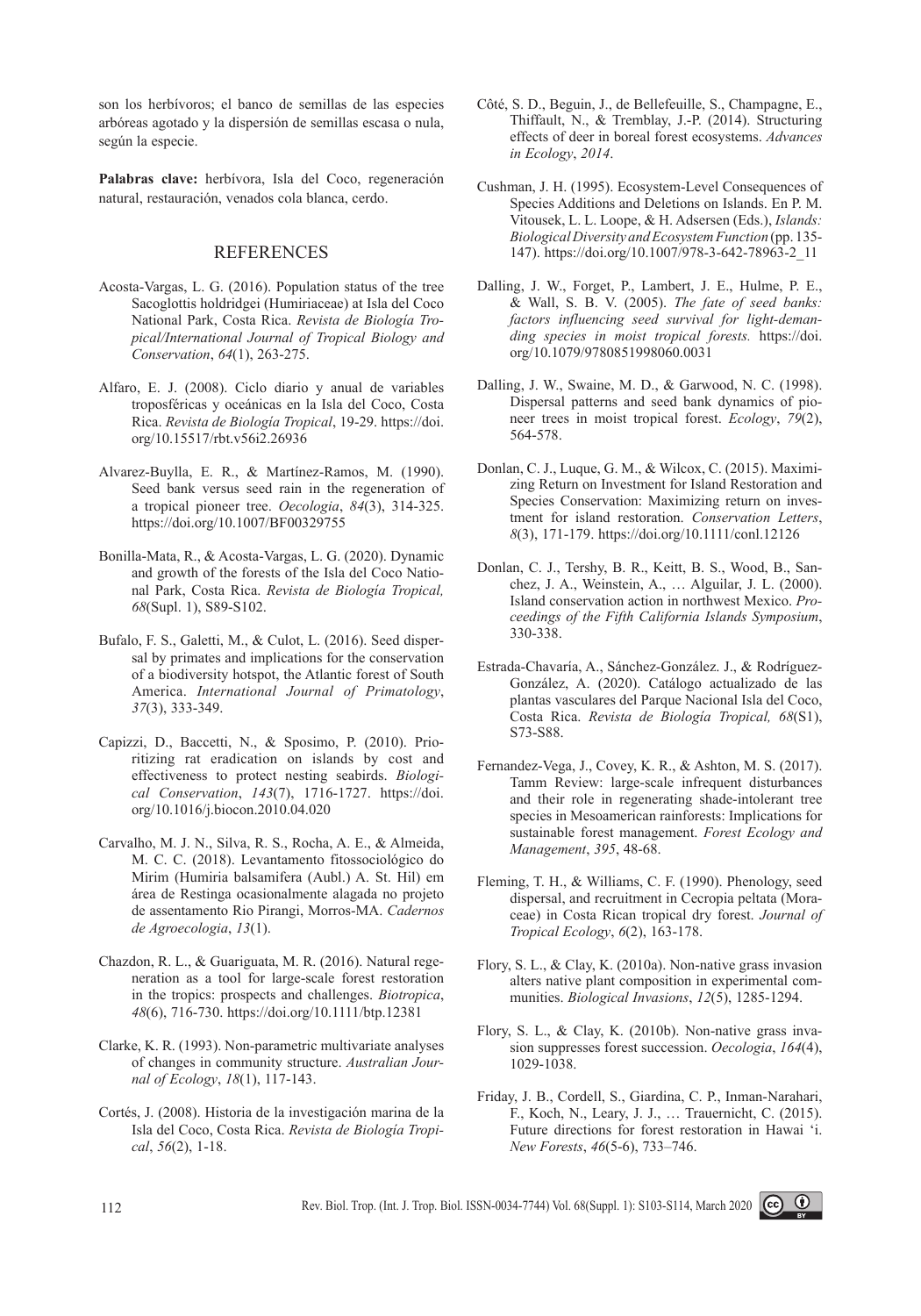- Friedman, M. (1937). The Use of Ranks to Avoid the Assumption of Normality Implicit in the Analysis of Variance. *Journal of the American Statistical Association*, *32*(200), 675-701. https://doi.org/10.1080/01 621459.1937.10503522
- Garwood, N. C. (1983). Seed germination in a seasonal tropical forest in Panama: a community study. *Ecological Monographs*, *53*(2), 159–181.
- Gill, R. M. A., & Beardall, V. (2001). The impact of deer on woodlands: the effects of browsing and seed dispersal on vegetation structure and composition. *Forestry: An International Journal of Forest Research*, *74*(3), 209-218.
- Goldstein, J. H., Pejchar, L., & Daily, G. C. (2008). Using return-on-investment to guide restoration: a case study from Hawaii. *Conservation Letters*, *1*(5), 236-243. https://doi.org/10.1111/j.1755-263X.2008.00031.x
- Green, P. T., O'Dowd, D. J., & Lake, P. S. (1997). Control of seedling recruitment by land crabs in rain forest on a remote oceanic island. *Ecology*, *78*(8), 2474–2486.
- Hammel, B. E., Grayum, M. H., Herrera, C., & Zamora, N. (2015). Manual de Plantas de Costa Rica. Dicotiledóneas (Halogaraceae-Phytolaccaceae). Vol VI. *Monographs in Systematic Botany from the Missouri Botanical Garden*, *131*, 1-657.
- Hammer, Ø., Harper, D. A. T., & Ryan, P. D. (2001). Paleontological statistics software: package for education and data analysis. *Palaeontologia Electronica*, (4).
- Hartshorn, G. S. (1978). Tree falls and tropical forest dynamics. En P. B. Tomlinson & M. H. Zimmermann (Eds.), *Tropical Trees as Living Systems* (pp. 617- 638). UK: Cambridge Univesity Press.
- Herrera, W. (1986). Clima de Costa Rica. Vol. 2. *Vegetación y Clima de Costa Rica. San José, Costa Rica: Editorial Universidad Estatal a Distancia (EUNED)*.
- Holthuijzen, A. M. A., & Boerboom, J. H. A. (1982). The Cecropia Seedbank in the Surinam Lowland Rain Forest. *Biotropica*, *14*(1), 62. https://doi. org/10.2307/2387761
- Horsley, T. W., Bicknell, J. E., Lim, B. K., & Ammerman, L. K. (2015). Seed dispersal by frugivorous bats in Central Guyana and a description of previously unknown plant-animal interactions. *Acta Chiropterologica*, *17*(2), 331-336.
- Jones, H. P., Holmes, N. D., Butchart, S. H. M., Tershy, B. R., Kappes, P. J., Corkery, I., … Croll, D. A. (2016). Invasive mammal eradication on islands results in substantial conservation gains. *Proceedings of the National Academy of Sciences*, *113*(15), 4033-4038. https://doi.org/10.1073/pnas.1521179113
- Koda, R., & Fujita, N. (2011). Is deer herbivory directly proportional to deer population density? Comparison of deer feeding frequencies among six forests with different deer density. *Forest Ecology and Management*, *262*(3), 432-439.
- Lamprecht, H. (1989). *Silviculture in the tropics: tropical forest ecosystems and their tree species*. German, DE: GTZ.
- Levene, H. (1961). *Robust tests for equality of variances*. Contributions to probability and statistics. Essays in honor of Harold Hotelling.
- Litton, C. M., Sandquist, D. R., & Cordell, S. (2006). Effects of non-native grass invasion on aboveground carbon pools and tree population structure in a tropical dry forest of Hawaii. *Forest ecology and management*, *231*(1-3), 105–113.
- Losos, J. B., & Ricklefs, R. E. (2009). Adaptation and diversification on islands. *Nature*, *457*(7231), 830.
- Madriz-Masís, J. P. (2009). *El Parque Nacional Isla del Coco (PNIC): una isla oceánica invadida*. *Biocenosis*, *22*(1-2), 61-72.
- Medellin, R. A. (1994). Seed dispersal of Cecropia obtusifolia by two species of opossums in the Selva Lacandona, Chiapas, Mexico. *Biotropica*, 400-407.
- Montoya. (2016). Isla del Coco: Marine Ecosystem. En M. Kappelle (Ed.), *Costa Rican Ecosystems*. University of Chicago Press.
- Murray, K. G., & Garcia, J. M. (2002). Contributions of seed dispersal and demography to recruitment limitation in a Costa Rican cloud forest. En D. J. Levey, W. R. Silva, & M. Galetti (Eds.), *Seed dispersal and frugivory: ecology, evolution and conservation* (pp. 323-338). UK: CABI International.
- Newton, A. C. (2007). *Forest ecology and conservation. A handbook of techniques*. Reino Unido: Oxford University Press.
- O'Dowd, D. J., Green, P. T., & Lake, P. S. (2003). Invasional 'meltdown'on an oceanic island. *Ecology Letters*, *6*(9), 812-817.
- Porras Jiménez, M. A. (2012). *Dinámica de los bosques del Parque Nacional Isla del Coco, Área de Conservación Marina Isla del Coco*. Instituto Tecnológico de Costa Rica, Cartago, Costa Rica.
- Porras-Jiménez, M. A., Acosta-Vargas, L. G., Castillo-Ugalde, M., & Quesada-Monge, R. (2014). Estructura y composición florística del bosque nuboso de la Isla del Coco. *Revista Tecnología en Marcha*, *27*, 22–36.
- Relva, M. A., Nunez, M. A., & Simberloff, D. (2010). Introduced deer reduce native plant cover and facilitate invasion of non-native tree species: evidence for